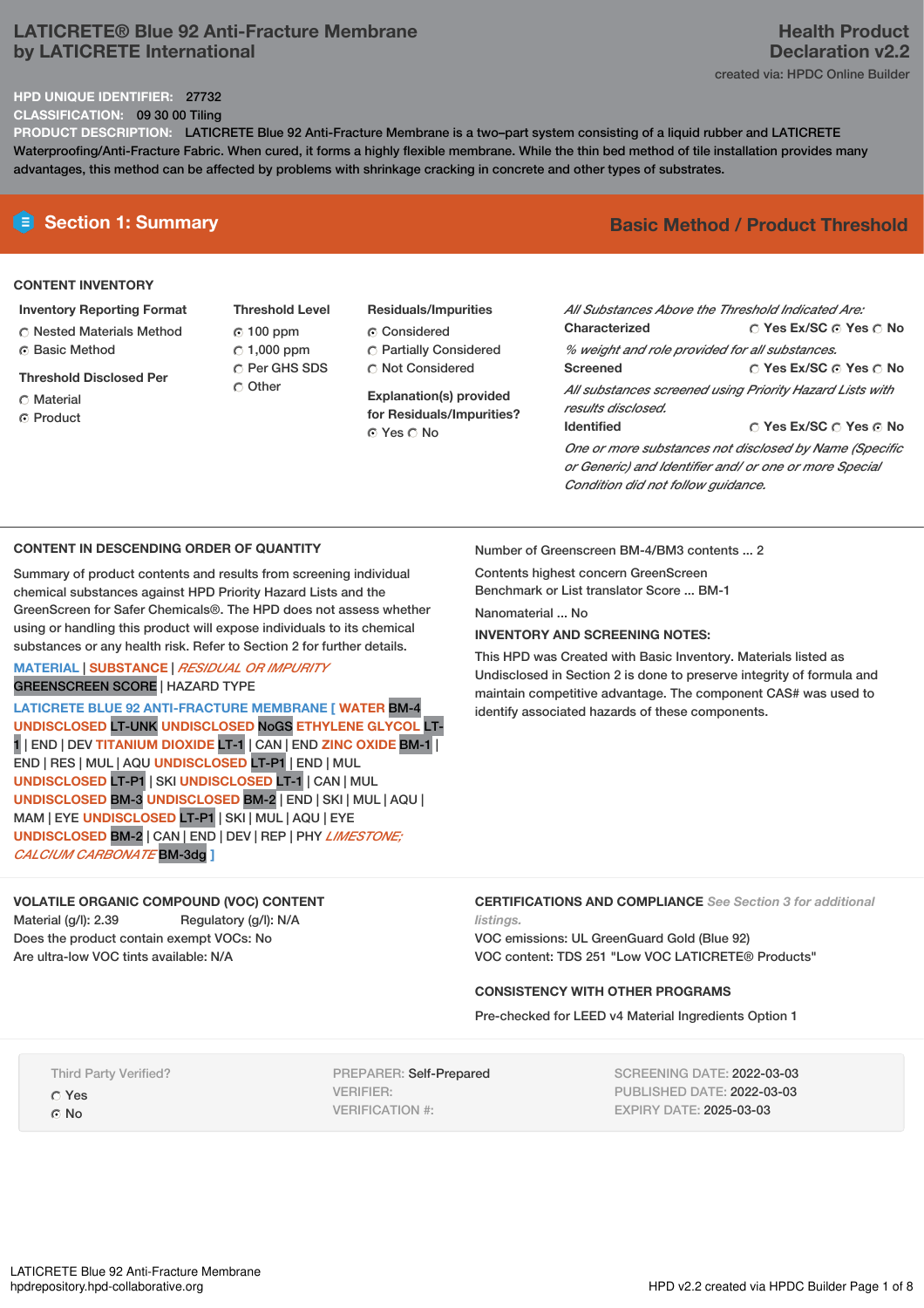This section lists contents in a product based on specific threshold(s) and reports detailed health information including hazards. This HPD uses the *inventory method indicated above, which is one of three possible methods:*

*Basic Inventory method with Product-level threshold.*

i.

- *Nested Material Inventory method with Product-level threshold*
- *Nested Material Inventory method with individual Material-level thresholds*

Definitions and requirements for the three inventory methods and requirements for each data field can be found in the HPD Open Standard version 2.2, *available on the HPDC website at: [www.hpd-collaborative.org/hpd-2-2-standard](https://www.hpd-collaborative.org/hpd-2-2-standard)*

| <b>LATICRETE BLUE 92 ANTI-FRACTURE MEMBRANE</b> |                                                                                                                                                                                                                                                                 |                 |                 |                                                |                        |
|-------------------------------------------------|-----------------------------------------------------------------------------------------------------------------------------------------------------------------------------------------------------------------------------------------------------------------|-----------------|-----------------|------------------------------------------------|------------------------|
| PRODUCT THRESHOLD: 100 ppm                      |                                                                                                                                                                                                                                                                 |                 |                 | RESIDUALS AND IMPURITIES CONSIDERED: Yes       |                        |
| potentially greater than 100 ppm.               | RESIDUALS AND IMPURITIES NOTES: Residuals and impurities are measured by quantitative methods and are only displayed when they are                                                                                                                              |                 |                 |                                                |                        |
|                                                 | OTHER PRODUCT NOTES: See SDS at www.laticrete.com for occupational exposure information.                                                                                                                                                                        |                 |                 |                                                |                        |
| <b>WATER</b>                                    |                                                                                                                                                                                                                                                                 |                 |                 |                                                | ID: 7732-18-5          |
|                                                 | HAZARD SCREENING METHOD: Pharos Chemical and Materials Library HAZARD SCREENING DATE: 2022-03-03 20:56:58                                                                                                                                                       |                 |                 |                                                |                        |
| %: $40,0000 - 50,0000$                          | <b>GS: BM-4</b>                                                                                                                                                                                                                                                 | RC: None        | NANO: No        | <b>SUBSTANCE ROLE: Diluent</b>                 |                        |
| <b>HAZARD TYPE</b>                              | <b>AGENCY AND LIST TITLES</b>                                                                                                                                                                                                                                   |                 | <b>WARNINGS</b> |                                                |                        |
| None found                                      |                                                                                                                                                                                                                                                                 |                 |                 | No warnings found on HPD Priority Hazard Lists |                        |
|                                                 | SUBSTANCE NOTES: The amount of this component may vary based on plant of manufacture.                                                                                                                                                                           |                 |                 |                                                |                        |
|                                                 |                                                                                                                                                                                                                                                                 |                 |                 |                                                |                        |
| <b>UNDISCLOSED</b>                              |                                                                                                                                                                                                                                                                 |                 |                 |                                                | <b>ID: Undisclosed</b> |
|                                                 | HAZARD SCREENING METHOD: Pharos Chemical and Materials Library HAZARD SCREENING DATE: 2022-03-03 20:56:58                                                                                                                                                       |                 |                 |                                                |                        |
| %: $22,0000 - 35,0000$                          | <b>GS: LT-UNK</b>                                                                                                                                                                                                                                               | <b>RC: None</b> | NANO: No        | SUBSTANCE ROLE: Polymer species                |                        |
|                                                 |                                                                                                                                                                                                                                                                 |                 |                 |                                                |                        |
| <b>HAZARD TYPE</b>                              | <b>AGENCY AND LIST TITLES</b>                                                                                                                                                                                                                                   |                 | <b>WARNINGS</b> |                                                |                        |
| None found                                      |                                                                                                                                                                                                                                                                 |                 |                 | No warnings found on HPD Priority Hazard Lists |                        |
|                                                 | SUBSTANCE NOTES: The amount of this component may vary based on plant of manufacture. This product is shown as undisclosed to preserve<br>integrity of formula and maintain competitive advantage. The component CAS # was used to identify associated hazards. |                 |                 |                                                |                        |
|                                                 |                                                                                                                                                                                                                                                                 |                 |                 |                                                |                        |
| <b>UNDISCLOSED</b>                              |                                                                                                                                                                                                                                                                 |                 |                 |                                                | <b>ID: Undisclosed</b> |
|                                                 | HAZARD SCREENING METHOD: Pharos Chemical and Materials Library                                                                                                                                                                                                  |                 |                 | HAZARD SCREENING DATE: 2022-03-03 20:56:59     |                        |
| %: $15.0000 - 25.0000$                          | <b>GS: NoGS</b>                                                                                                                                                                                                                                                 | <b>RC: None</b> | NANO: No        | <b>SUBSTANCE ROLE: Filler</b>                  |                        |
| <b>HAZARD TYPE</b>                              | <b>AGENCY AND LIST TITLES</b>                                                                                                                                                                                                                                   |                 | <b>WARNINGS</b> |                                                |                        |
| None found                                      |                                                                                                                                                                                                                                                                 |                 |                 | No warnings found on HPD Priority Hazard Lists |                        |
|                                                 | SUBSTANCE NOTES: The amount of this component may vary based on plant of manufacture. This product is shown as undisclosed to preserve<br>integrity of formula and maintain competitive advantage. The component CAS # was used to identify associated hazards. |                 |                 |                                                |                        |
| <b>ETHYLENE GLYCOL</b>                          |                                                                                                                                                                                                                                                                 |                 |                 |                                                | ID: 107-21-1           |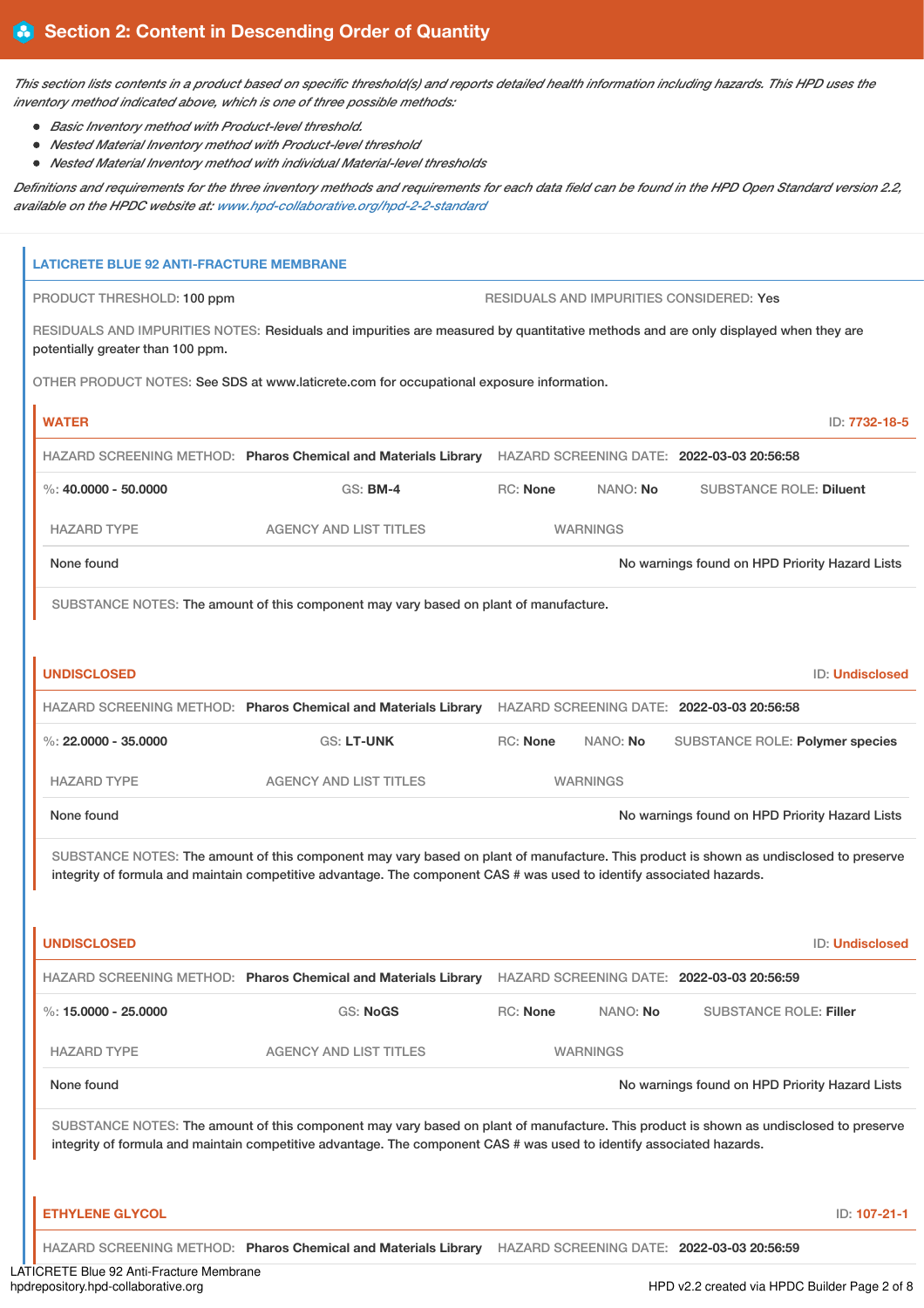| %: $1.0000 - 2.0000$ | $GS: LT-1$                                                 | <b>RC: None</b> |                        | NANO: No                             | <b>SUBSTANCE ROLE: Anti-freeze</b>                |  |
|----------------------|------------------------------------------------------------|-----------------|------------------------|--------------------------------------|---------------------------------------------------|--|
| <b>HAZARD TYPE</b>   | <b>AGENCY AND LIST TITLES</b>                              |                 | <b>WARNINGS</b>        |                                      |                                                   |  |
| <b>END</b>           | <b>TEDX - Potential Endocrine Disruptors</b>               |                 |                        | <b>Potential Endocrine Disruptor</b> |                                                   |  |
| <b>DEV</b>           | CA EPA - Prop 65                                           |                 | Developmental toxicity |                                      |                                                   |  |
| <b>DEV</b>           | US NIH - Reproductive & Developmental<br><b>Monographs</b> |                 | Toxicity               |                                      | Clear Evidence of Adverse Effects - Developmental |  |

SUBSTANCE NOTES: The amount of this component may vary based on plant of manufacture.

### **TITANIUM DIOXIDE** ID: **13463-67-7**

|                      | HAZARD SCREENING METHOD: Pharos Chemical and Materials Library |                 |                         | HAZARD SCREENING DATE: 2022-03-03 20:57:00               |  |
|----------------------|----------------------------------------------------------------|-----------------|-------------------------|----------------------------------------------------------|--|
| %: $0.5000 - 1.2000$ | $GS: LT-1$                                                     | <b>RC: None</b> | NANO: No                | <b>SUBSTANCE ROLE: Pigment</b>                           |  |
| <b>HAZARD TYPE</b>   | <b>AGENCY AND LIST TITLES</b>                                  |                 | <b>WARNINGS</b>         |                                                          |  |
| CAN                  | US CDC - Occupational Carcinogens                              |                 | Occupational Carcinogen |                                                          |  |
| <b>CAN</b>           | CA EPA - Prop 65                                               |                 |                         | Carcinogen - specific to chemical form or exposure route |  |
| <b>CAN</b>           | <b>IARC</b>                                                    |                 |                         | Group 2B - Possibly carcinogenic to humans - inhaled     |  |

|            | .                                            | Gives LD : cooler, carolitogorile to hemane impared<br>from occupational sources                        |
|------------|----------------------------------------------|---------------------------------------------------------------------------------------------------------|
| CAN        | <b>MAK</b>                                   | Carcinogen Group 3A - Evidence of carcinogenic effects<br>but not sufficient to establish MAK/BAT value |
| <b>END</b> | <b>TEDX - Potential Endocrine Disruptors</b> | <b>Potential Endocrine Disruptor</b>                                                                    |
| CAN        | <b>MAK</b>                                   | Carcinogen Group 4 - Non-genotoxic carcinogen with low<br>risk under MAK/BAT levels                     |
| CAN        | EU - GHS (H-Statements) Annex 6 Table 3-1    | H351 - Suspected of causing cancer [Carcinogenicity -<br>Category 2]                                    |

SUBSTANCE NOTES: The amount of this component may vary based on plant of manufacture.

#### **ZINC OXIDE** ID: **1314-13-2**

|                      | HAZARD SCREENING METHOD: Pharos Chemical and Materials Library | HAZARD SCREENING DATE: 2022-03-03 20:57:01 |                                      |                                                                                                                  |  |  |
|----------------------|----------------------------------------------------------------|--------------------------------------------|--------------------------------------|------------------------------------------------------------------------------------------------------------------|--|--|
| %: $0.3000 - 0.6000$ | <b>GS: BM-1</b>                                                | RC: None                                   | NANO: No                             | SUBSTANCE ROLE: Processing regulator                                                                             |  |  |
| <b>HAZARD TYPE</b>   | <b>AGENCY AND LIST TITLES</b>                                  |                                            | <b>WARNINGS</b>                      |                                                                                                                  |  |  |
| <b>END</b>           | <b>TEDX - Potential Endocrine Disruptors</b>                   |                                            | <b>Potential Endocrine Disruptor</b> |                                                                                                                  |  |  |
| <b>RES</b>           | AOEC - Asthmagens                                              |                                            | Asthmagen (Rs) - sensitizer-induced  |                                                                                                                  |  |  |
| <b>MUL</b>           | German FEA - Substances Hazardous to<br>Waters                 |                                            | Class 2 - Hazard to Waters           |                                                                                                                  |  |  |
| AQU                  | EU - GHS (H-Statements) Annex 6 Table 3-1                      |                                            |                                      | H400 - Very toxic to aquatic life [Hazardous to the aquatic<br>environment (acute) - Category 1]                 |  |  |
| <b>AQU</b>           | EU - GHS (H-Statements) Annex 6 Table 3-1                      |                                            | Category 1                           | H410 - Very toxic to aquatic life with long lasting effects<br>[Hazardous to the aquatic environment (chronic) - |  |  |

SUBSTANCE NOTES: The amount of this component may vary based on plant of manufacture.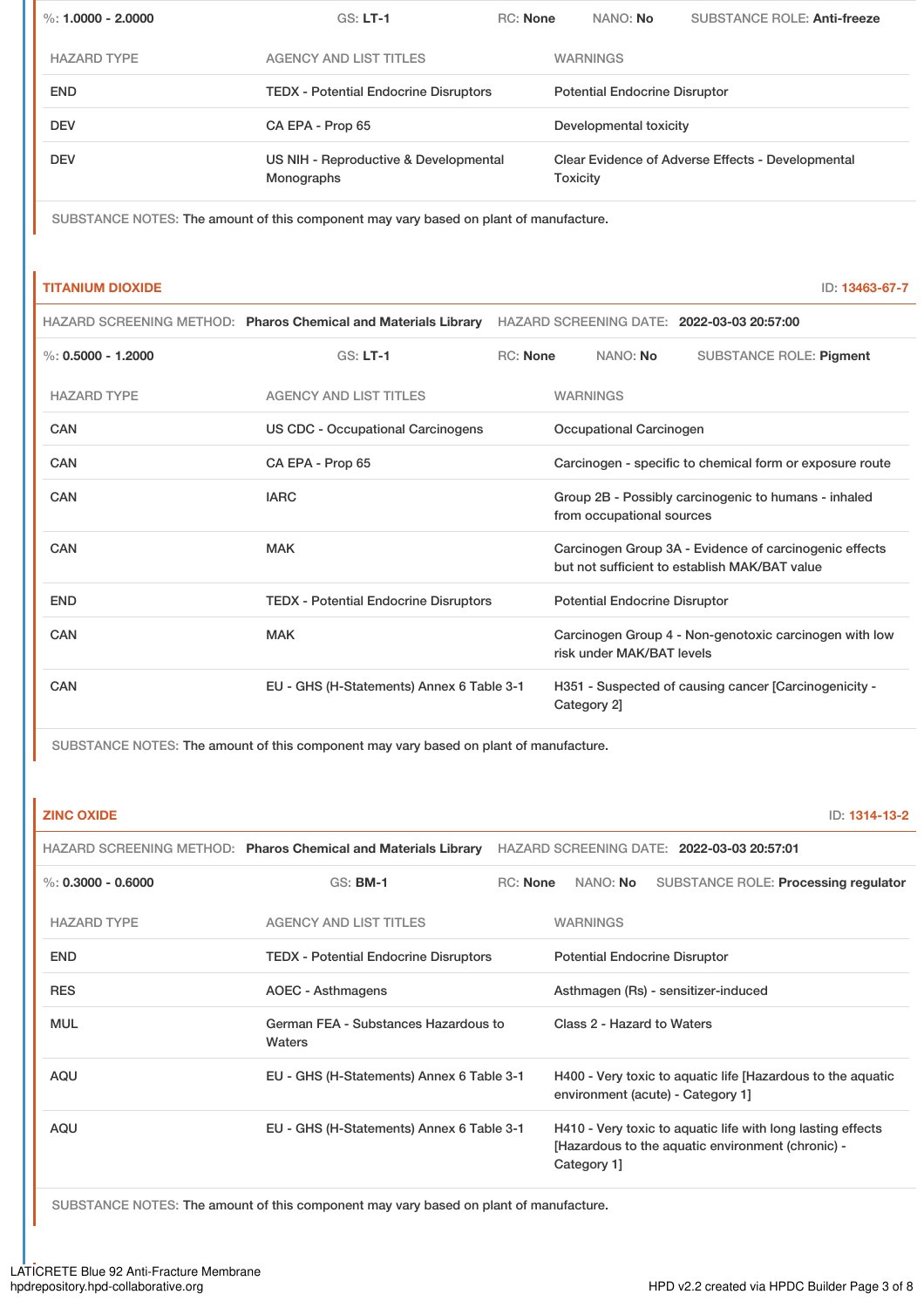|                      | HAZARD SCREENING METHOD: Pharos Chemical and Materials Library |                 |                                      | HAZARD SCREENING DATE: 2022-03-03 20:57:01 |  |
|----------------------|----------------------------------------------------------------|-----------------|--------------------------------------|--------------------------------------------|--|
| %: $0.2000 - 0.6000$ | $GS: LT-PI$                                                    | <b>RC: None</b> | NANO: No                             | <b>SUBSTANCE ROLE: Surfactant</b>          |  |
| <b>HAZARD TYPE</b>   | <b>AGENCY AND LIST TITLES</b>                                  |                 | <b>WARNINGS</b>                      |                                            |  |
| <b>END</b>           | <b>TEDX - Potential Endocrine Disruptors</b>                   |                 | <b>Potential Endocrine Disruptor</b> |                                            |  |
| <b>END</b>           | ChemSec - SIN List                                             |                 | <b>Endocrine Disruption</b>          |                                            |  |
| <b>MUL</b>           | German FEA - Substances Hazardous to<br>Waters                 |                 | Class 3 - Severe Hazard to Waters    |                                            |  |

SUBSTANCE NOTES: The amount of this component may vary based on plant of manufacture. This product is shown as undisclosed to preserve integrity of formula and maintain competitive advantage. The component CAS # was used to identify associated hazards.

| <b>UNDISCLOSED</b>   |                                                                |                 |                 |                                                                                                         | <b>ID: Undisclosed</b> |
|----------------------|----------------------------------------------------------------|-----------------|-----------------|---------------------------------------------------------------------------------------------------------|------------------------|
|                      | HAZARD SCREENING METHOD: Pharos Chemical and Materials Library |                 |                 | HAZARD SCREENING DATE: 2022-03-03 20:57:02                                                              |                        |
| %: $0.1000 - 0.3000$ | $GS: LT-PI$                                                    | <b>RC: None</b> | NANO: No        | <b>SUBSTANCE ROLE: Buffer</b>                                                                           |                        |
| <b>HAZARD TYPE</b>   | <b>AGENCY AND LIST TITLES</b>                                  |                 | <b>WARNINGS</b> |                                                                                                         |                        |
| <b>SKI</b>           | EU - GHS (H-Statements) Annex 6 Table 3-1                      |                 |                 | H314 - Causes severe skin burns and eye damage [Skin]<br>corrosion/irritation - Category 1A or 1B or 1C |                        |

SUBSTANCE NOTES: The amount of this component may vary based on plant of manufacture. This product is shown as undisclosed to preserve integrity of formula and maintain competitive advantage. The component CAS # was used to identify associated hazards.

| <b>UNDISCLOSED</b>     |                                                                                                                                                                                                                                                                 |                 |                 | <b>ID: Undisclosed</b>                                                                            |
|------------------------|-----------------------------------------------------------------------------------------------------------------------------------------------------------------------------------------------------------------------------------------------------------------|-----------------|-----------------|---------------------------------------------------------------------------------------------------|
|                        | HAZARD SCREENING METHOD: Pharos Chemical and Materials Library                                                                                                                                                                                                  |                 |                 | HAZARD SCREENING DATE: 2022-03-03 20:57:03                                                        |
| %: $0.1000 - 0.2000$   | $GS: LT-1$                                                                                                                                                                                                                                                      | RC: None        | NANO: No        | <b>SUBSTANCE ROLE: Defoamer</b>                                                                   |
| <b>HAZARD TYPE</b>     | <b>AGENCY AND LIST TITLES</b>                                                                                                                                                                                                                                   |                 | <b>WARNINGS</b> |                                                                                                   |
| CAN                    | <b>EU - REACH Annex XVII CMRs</b>                                                                                                                                                                                                                               |                 |                 | Carcinogen Category 2 - Substances which should be<br>regarded as if they are Carcinogenic to man |
| CAN                    | <b>EU - Annex VI CMRs</b>                                                                                                                                                                                                                                       |                 | animal evidence | Carcinogen Category 1B - Presumed Carcinogen based on                                             |
| <b>MUL</b>             | <b>ChemSec - SIN List</b>                                                                                                                                                                                                                                       |                 |                 | CMR - Carcinogen, Mutagen &/or Reproductive Toxicant                                              |
| CAN                    | GHS - Australia                                                                                                                                                                                                                                                 |                 | or $1B$ ]       | H350 - May cause cancer [Carcinogenicity - Category 1A                                            |
| CAN                    | EU - GHS (H-Statements) Annex 6 Table 3-1                                                                                                                                                                                                                       |                 | or $1B$ ]       | H350 - May cause cancer [Carcinogenicity - Category 1A                                            |
|                        | SUBSTANCE NOTES: The amount of this component may vary based on plant of manufacture. This product is shown as undisclosed to preserve<br>integrity of formula and maintain competitive advantage. The component CAS # was used to identify associated hazards. |                 |                 |                                                                                                   |
| <b>UNDISCLOSED</b>     |                                                                                                                                                                                                                                                                 |                 |                 | <b>ID: Undisclosed</b>                                                                            |
|                        | HAZARD SCREENING METHOD: Pharos Chemical and Materials Library                                                                                                                                                                                                  |                 |                 | HAZARD SCREENING DATE: 2022-03-03 20:57:03                                                        |
| $\%$ : 0.0500 - 0.1000 | <b>GS: BM-3</b>                                                                                                                                                                                                                                                 | <b>RC: None</b> | NANO: No        | <b>SUBSTANCE ROLE: Pigment</b>                                                                    |
|                        |                                                                                                                                                                                                                                                                 |                 |                 |                                                                                                   |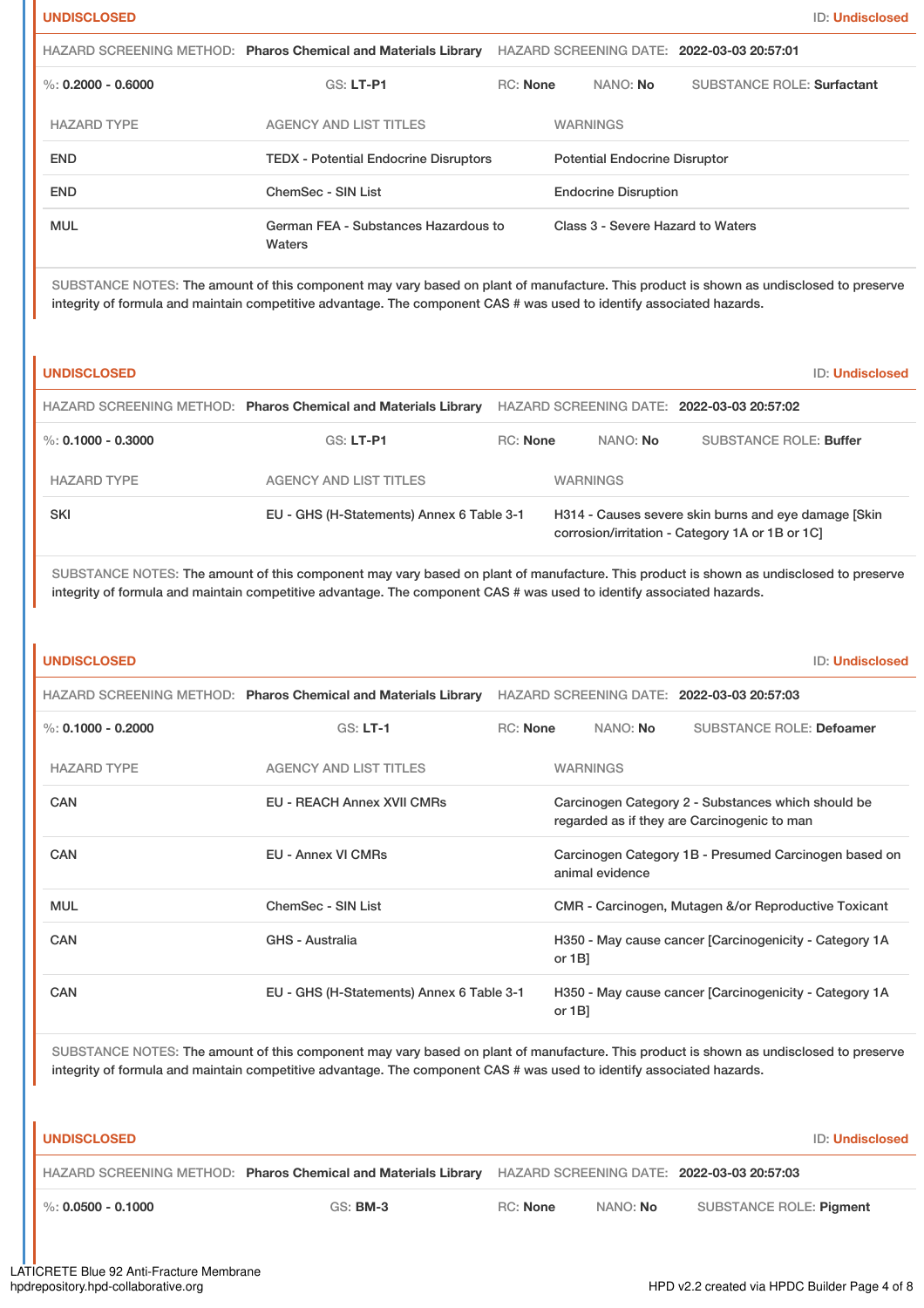HAZARD TYPE AGENCY AND LIST TITLES WARNINGS

None found No warnings found on HPD Priority Hazard Lists

SUBSTANCE NOTES: The amount of this component may vary based on plant of manufacture. This product is shown as undisclosed to preserve integrity of formula and maintain competitive advantage. The component CAS # was used to identify associated hazards.

### **UNDISCLOSED** ID: **Undisclosed**

|                        |                                                | HAZARD SCREENING METHOD: Pharos Chemical and Materials Library HAZARD SCREENING DATE: 2022-03-03 20:57:04                       |
|------------------------|------------------------------------------------|---------------------------------------------------------------------------------------------------------------------------------|
| $\%$ : 0.0100 - 0.0300 | <b>GS: BM-2</b>                                | RC: None NANO: No<br><b>SUBSTANCE ROLE: Antimicrobial Pesticide</b>                                                             |
| <b>HAZARD TYPE</b>     | <b>AGENCY AND LIST TITLES</b>                  | <b>WARNINGS</b>                                                                                                                 |
| <b>END</b>             | <b>TEDX - Potential Endocrine Disruptors</b>   | <b>Potential Endocrine Disruptor</b>                                                                                            |
| <b>SKI</b>             | <b>MAK</b>                                     | Sensitizing Substance Sh - Danger of skin sensitization                                                                         |
| <b>MUL</b>             | German FEA - Substances Hazardous to<br>Waters | Class 3 - Severe Hazard to Waters                                                                                               |
| <b>SKI</b>             | EU - GHS (H-Statements) Annex 6 Table 3-1      | H317 - May cause an allergic skin reaction [Skin<br>sensitization - Category 1]                                                 |
| <b>SKI</b>             | EU - GHS (H-Statements) Annex 6 Table 3-1      | H314 - Causes severe skin burns and eye damage [Skin<br>corrosion/irritation - Category 1A or 1B or 1C]                         |
| <b>AQU</b>             | EU - GHS (H-Statements) Annex 6 Table 3-1      | H400 - Very toxic to aquatic life [Hazardous to the aquatic<br>environment (acute) - Category 1]                                |
| AQU                    | EU - GHS (H-Statements) Annex 6 Table 3-1      | H410 - Very toxic to aquatic life with long lasting effects<br>[Hazardous to the aquatic environment (chronic) -<br>Category 1] |
| <b>MAM</b>             | EU - GHS (H-Statements) Annex 6 Table 3-1      | H301 - Toxic if swallowed [Acute toxicity (oral) - Category<br>31                                                               |
| <b>MAM</b>             | EU - GHS (H-Statements) Annex 6 Table 3-1      | H311 - Toxic in contact with skin [Acute toxicity (dermal) -<br>Category 3]                                                     |
| <b>EYE</b>             | EU - GHS (H-Statements) Annex 6 Table 3-1      | H318 - Causes serious eye damage [Serious eye<br>damage/eye irritation - Category 1]                                            |
| <b>MAM</b>             | EU - GHS (H-Statements) Annex 6 Table 3-1      | H330 - Fatal if inhaled [Acute toxicity (inhalation) -<br>Category 1 or 2]                                                      |

SUBSTANCE NOTES: The amount of this component may vary based on the plant of manufacture. This product is shown as undisclosed to preserve integrity of formula and maintain competitive advantage. The component CAS# was used to identify associated hazards.

| <b>UNDISCLOSED</b>     |                                                                                                           |  |                                                           | <b>ID: Undisclosed</b> |
|------------------------|-----------------------------------------------------------------------------------------------------------|--|-----------------------------------------------------------|------------------------|
|                        | HAZARD SCREENING METHOD: Pharos Chemical and Materials Library HAZARD SCREENING DATE: 2022-03-03 20:57:04 |  |                                                           |                        |
| $\%$ : 0.0020 - 0.0030 | $GS: LT- P1$                                                                                              |  | RC: None NANO: No SUBSTANCE ROLE: Antimicrobial Pesticide |                        |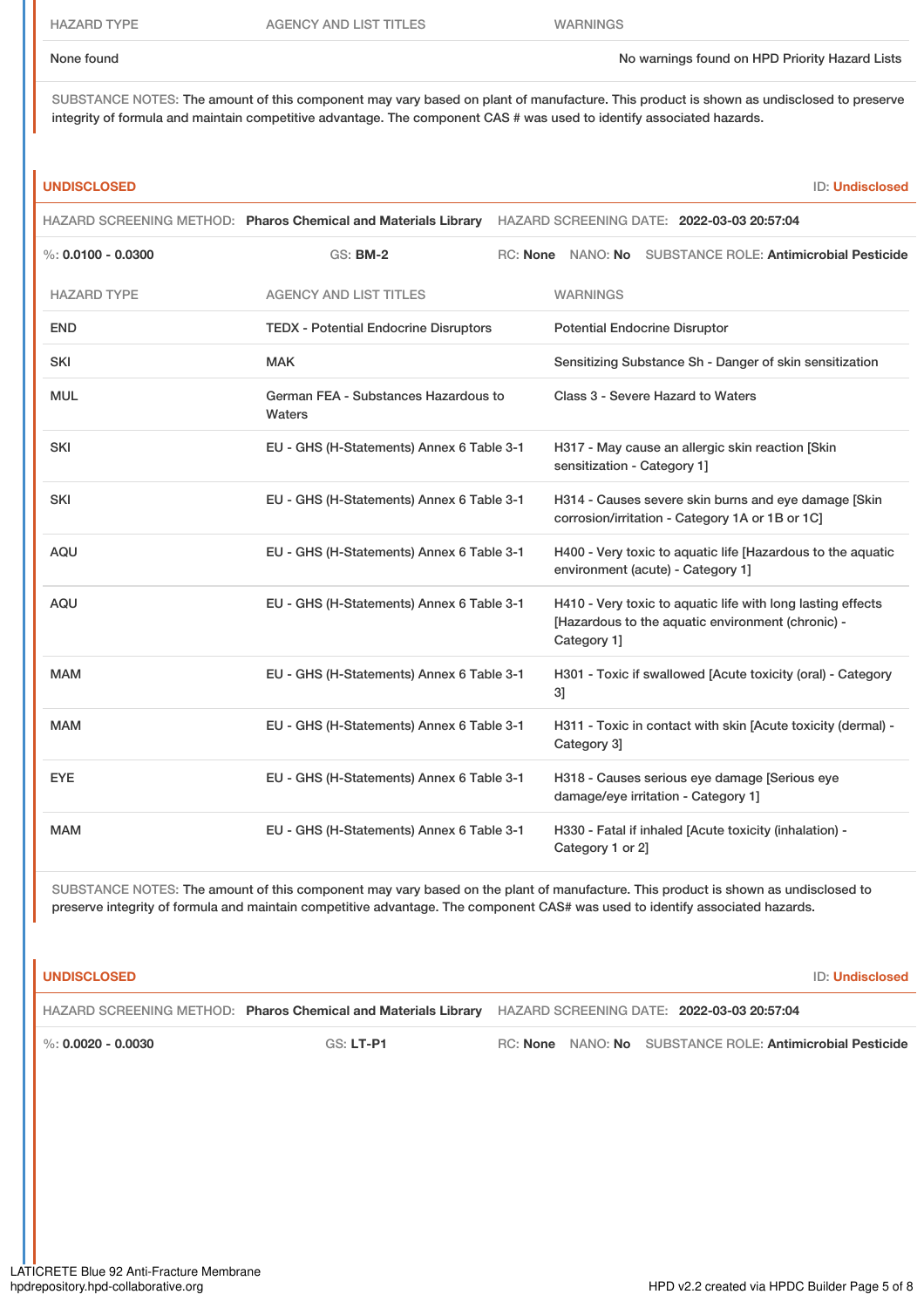| <b>HAZARD TYPE</b> | <b>AGENCY AND LIST TITLES</b>                  | <b>WARNINGS</b>                                                                                  |
|--------------------|------------------------------------------------|--------------------------------------------------------------------------------------------------|
| <b>SKI</b>         | <b>MAK</b>                                     | Sensitizing Substance Sh - Danger of skin sensitization                                          |
| <b>MUL</b>         | German FEA - Substances Hazardous to<br>Waters | Class 2 - Hazard to Waters                                                                       |
| <b>SKI</b>         | EU - GHS (H-Statements) Annex 6 Table 3-1      | H315 - Causes skin irritation [Skin corrosion/irritation -<br>Category 2]                        |
| <b>SKI</b>         | EU - GHS (H-Statements) Annex 6 Table 3-1      | H317 - May cause an allergic skin reaction [Skin]<br>sensitization - Category 1]                 |
| <b>AQU</b>         | EU - GHS (H-Statements) Annex 6 Table 3-1      | H400 - Very toxic to aquatic life [Hazardous to the aquatic<br>environment (acute) - Category 1] |
| <b>EYE</b>         | EU - GHS (H-Statements) Annex 6 Table 3-1      | H318 - Causes serious eye damage [Serious eye<br>damage/eye irritation - Category 1]             |

SUBSTANCE NOTES: The amount of this component may vary based on the plant of manufacture. This product is shown as undisclosed to preserve integrity of formula and maintain competitive advantage. The component CAS# was used to identify associated hazards.

# **UNDISCLOSED** ID: **Undisclosed** HAZARD SCREENING METHOD: **Pharos Chemical and Materials Library** HAZARD SCREENING DATE: **2022-03-03 20:57:05** %: **0.0004 - 0.0006** GS: **BM-2** RC: **None** NANO: **No** SUBSTANCE ROLE: **Antimicrobial Pesticide** HAZARD TYPE AGENCY AND LIST TITLES WARNINGS CAN CA EPA - Prop 65 Carcinogen - specific to chemical form or exposure route END TEDX - Potential Endocrine Disruptors Potential Endocrine Disruptor CAN **IARC** IARC **IARC IARC CAN CRO CAN CRO CAN CRO CAN CRO CRO CRO CRO CRO CRO CRO CRO CRO CRO CRO CRO CRO CRO CRO CRO CRO CRO CRO CRO CRO CRO CRO CRO CRO** CAN CAN MAK MAC CAN Carcinogen Group 5 - Genotoxic carcinogen with very slight risk under MAK/BAT levels DEV CA EPA - Prop 65 Developmental - specific to chemical form or exposure route CAN GHS - Japan GHS - Japan H350 - May cause cancer [Carcinogenicity - Category 1A] REP GHS - Japan GHS - Japan H360 - May damage fertility or the unborn child [Toxic to reproduction - Category 1A] PHY EU - GHS (H-Statements) Annex 6 Table 3-1 H225 - Highly flammable liquid and vapour [Flammable liquids - Category 2]

SUBSTANCE NOTES: The amount of this component may vary based on the plant of manufacture. This product is shown as undisclosed to preserve integrity of formula and maintain competitive advantage. The component CAS# was used to identify associated hazards.

# **LIMESTONE; CALCIUM CARBONATE** ID: **1317-65-3**

HAZARD SCREENING METHOD: **Pharos Chemical and Materials Library** HAZARD SCREENING DATE: **2022-03-03 20:57:05** %: **Impurity/Residual** GS: **BM-3dg** RC: **None** NANO: **No** SUBSTANCE ROLE: **Impurity/Residual** HAZARD TYPE THE AGENCY AND LIST TITLES THE WARNINGS None found Now arrings found on HPD Priority Hazard Lists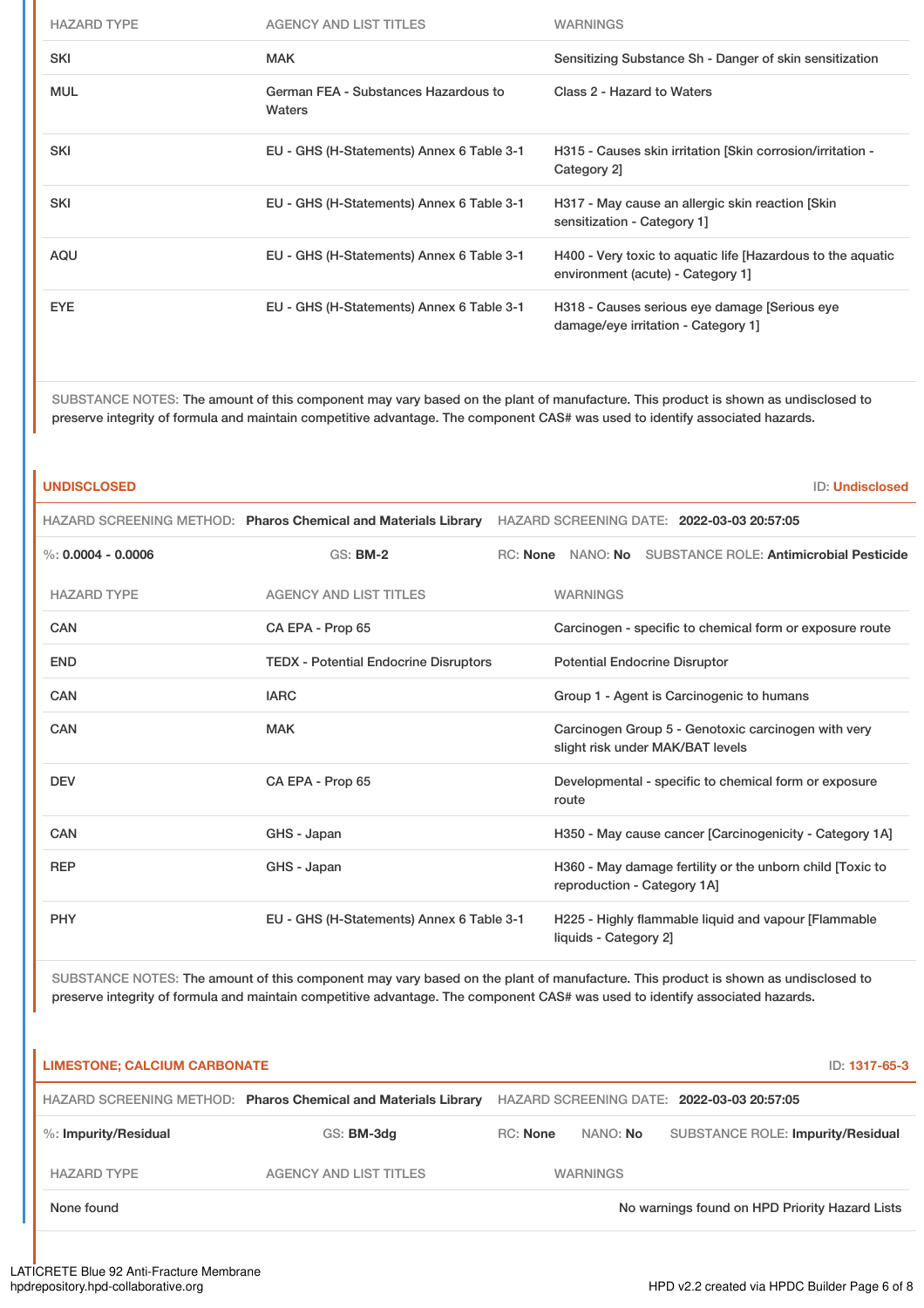This section lists applicable certification and standards compliance information for VOC emissions and VOC content. Other types of health or *environmental performance testing or certifications completed for the product may be provided.*

| <b>VOC EMISSIONS</b>                                                                                                                                                                              | UL GreenGuard Gold (Blue 92) |                                    |                                            |
|---------------------------------------------------------------------------------------------------------------------------------------------------------------------------------------------------|------------------------------|------------------------------------|--------------------------------------------|
| <b>CERTIFYING PARTY: Third Party</b><br>APPLICABLE FACILITIES: Applies to All Facilities.<br><b>CERTIFICATE URL:</b><br>http://certificates.ulenvironment.com/default.aspx?<br>$id = 25368t = cs$ | ISSUE DATE: 2009-07-<br>07   | <b>EXPIRY DATE: 2022-</b><br>07-09 | <b>CERTIFIER OR LAB: UL</b><br>Environment |

CERTIFICATION AND COMPLIANCE NOTES: Meets LEED v4 Credit "Low Emitting Materials" Emissions Requirements. This product was tested in accordance with California Department of Public Health (CDPH) v1.2-2017 in an office and classroom environment.

| <b>VOC CONTENT</b>                                                                                                                                                                                             | <b>TDS 251 "Low VOC LATICRETE® Products"</b> |              |                                    |
|----------------------------------------------------------------------------------------------------------------------------------------------------------------------------------------------------------------|----------------------------------------------|--------------|------------------------------------|
| CERTIFYING PARTY: Self-declared<br>APPLICABLE FACILITIES: Applies to All Facilities.<br>CERTIFICATE URL:<br>https://www.laticrete.com/~/media/support-and-<br>downloads/technical-datasheets/tds251.ashx?la=en | ISSUE DATE: 2018-12-<br>18                   | EXPIRY DATE: | <b>CERTIFIER OR LAB: LATICRETE</b> |

CERTIFICATION AND COMPLIANCE NOTES: Meets LEED v4 Credit "Low Emitting Materials" VOC Content Requirements per SCAQMD Rule 1113 (Default).

# **Section 4: Accessories**

This section lists related products or materials that the manufacturer requires or recommends for installation (such as adhesives or fasteners), maintenance, cleaning, or operations. For information relating to the contents of these related products, refer to their applicable Health Product *Declarations, if available.*

**LATICRETE® WATERPROOFING/ANTI-FRACTURE FABRIC** HPD URL: **https://cdn.laticrete.com/~/media/health-productdatasheets/tsis/waterproofing-anti-fracture-fabric-hpd.ashx**

CONDITION WHEN RECOMMENDED OR REQUIRED AND/OR OTHER NOTES:

LATICRETE Blue 92 Anti-Fracture Membrane must be used with LATICRETE Waterproofing/Anti-Fracture Fabric following the directions as stated in the product data sheet.

# **Section 5: General Notes**

LATICRETE® Blue 92 Anti-Fracture Membrane meets the Living Building Challenge v4.0 requirement that the product does not contain any of the Red Listed Materials or Chemicals. Specifically, LATICRETE Blue 92 Anti-Fracture Membrane does not contain the following: Antimicrobials (marketed with a health claim) •Alkylphenols and related compounds •Asbestos •Bisphenol A (BPA) and structural analogues •California Banned Solvents •Chlorinated Polymers, including Chlorinated polyethylene (CPE), Chlorinated Polyvinyl Chloride (CPVC), Chloroprene (neoprene monomer), Chlorosulfonated polyethylene (CSPE), Polyvinylidiene chloride (PVDC), and Polyvinyl Chloride (PVC) •Chlorobenzenes •Chlorofluorocarbons (CFCs) & Hydrochlorofluorocarbons (HCFCs) •Formaldehyde (added) • Monomeric, polymeric and organo-phosphate halogenated flame retardants (HFRs) •Organotin Compounds •Perfluorinated Compounds (PFCs) •Phthalates (orthophthalates) •Polychlorinated Biphenyls (PCBs) •Polycyclic Aromatic Hydrocarbons (PAH) •Short-Chain and Medium-Chain Chlorinated Paraffins •Toxic Heavy Metals - Arsenic, Cadmium, Chromium, Lead (added), and Mercury •Wood treatments containing Creosote, Arsenic or Pentachlorophenol. See Section 1 for Volatile Organic Compounds (VOC) (wet applied products) information.